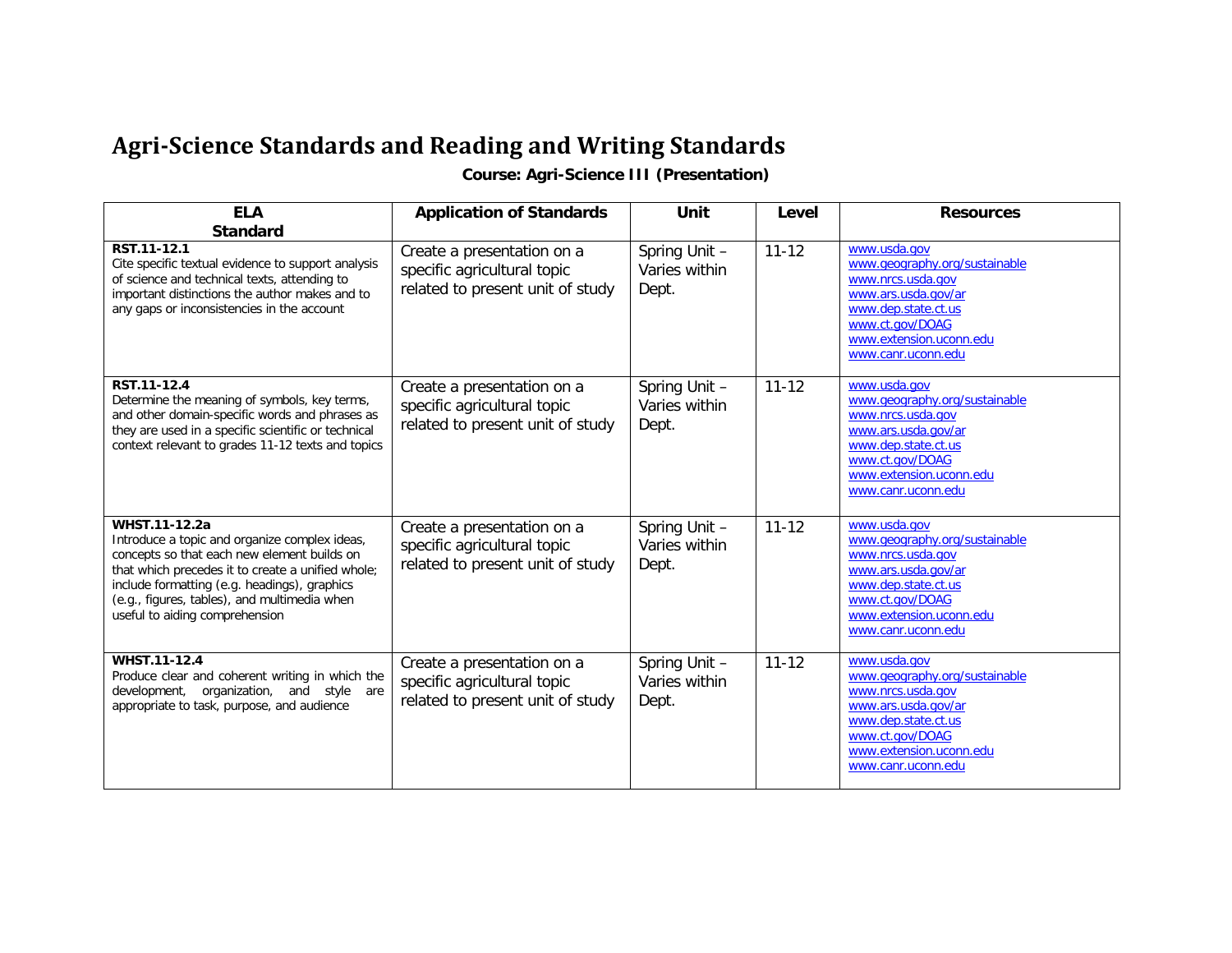## **Agri-Science III – Presentation**

All Agri-Science III/ECE students will make a presentation during Quarter 3. Topic selection and method of presentation will be determined by the unit topic and teacher instructions. Presentation may include a slide presentation, demonstration, formal speech, etc.

## **Assignment Requirements**

- Student will develop a topic with the assistance of the teacher
- **Topics will be related to current unit**
- Background research using web, text, or other information provided by instructor.
- Presentation will be a minimum of  $6 8$  minutes long and will be given to the student's current class
- All presenters must provide a written document relative to the presentation: speech, summary, slides, etc.
- A list of resources must be provided and students must identify sources of information